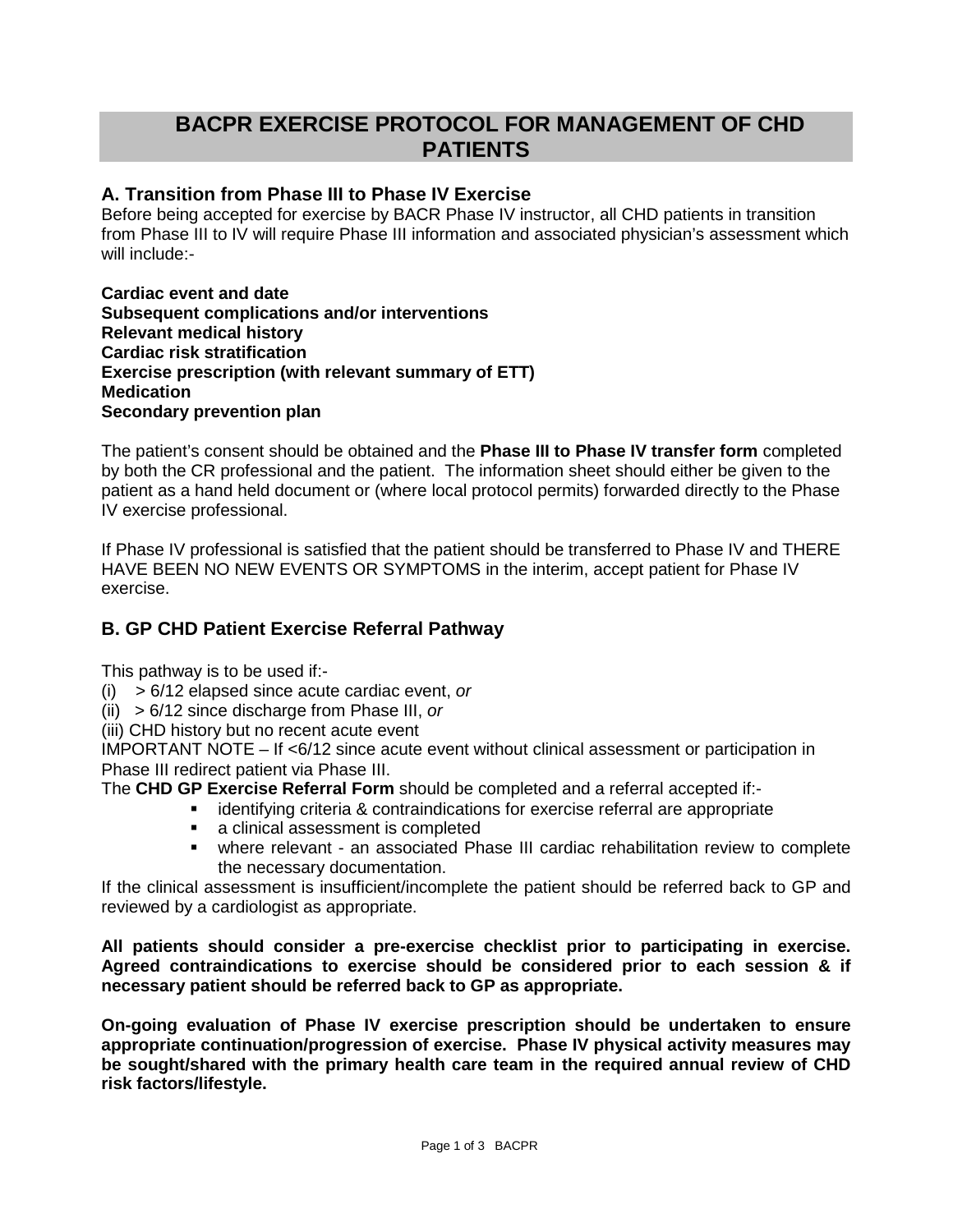## **BACPR EXERCISE PROTOCOL FOR THE MANAGEMENT OF CHD PATIENTS**

#### **PHASE III – IV PATHWAY CHD GP REFERRAL PATHWAY**